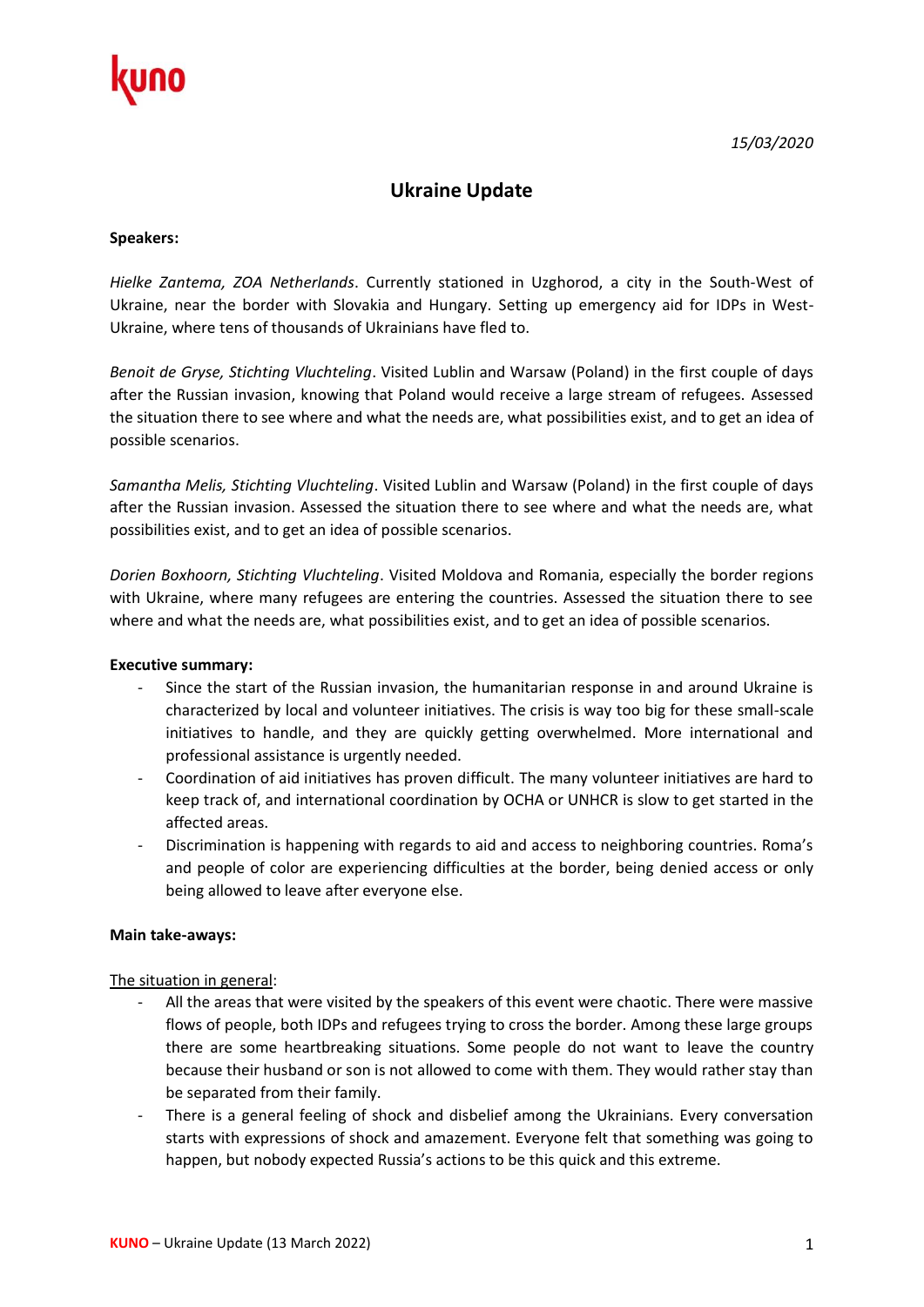- There is also a tangible sense of unity. There really is commitment from the Ukrainians to help and support each other. Some have said: "Putin has united us more than ever."

## Local volunteers and initiatives:

- There is a huge amount of local initiatives in all the areas visited by the speakers. It has been great to see the immediate responses by local churches, volunteers and local organizations. There is an urge to help and people are really stepping up to do what they can. Hielke Zantema from ZOA stated: "The Ukrainians show great commitment not only to fight, but also to help and support each other." These local organizations and systems are valuable for international organizations coming in, because they can build on existing systems and partnerships.
- However, these smaller local organizations, as well as the un-experienced volunteers and initiatives by local churches are quickly getting overwhelmed. The size of the crisis and the refugee flows is simply to massive to rely on a system of local volunteers. Currently, there is not enough international and professional support to relieve the local initiatives, which are camping with crowdedness and shortages.
- It is also very difficult to keep track of all the local initiatives and especially the individual volunteers. Most will probably have good intentions, but that is hard to know for sure. In Poland, for example, there are many people at the border holding up signs that they are willing to transport refugees to other locations. As many of the refugees are women and children, there are definitely protection risks for certain groups and there are already examples where groups of men were singling out young women to get into their vehicle.

## Coordination

- The difficulty of keeping track of local initiatives in border regions also touches upon the larger issue of the coordination of aid in and around Ukraine. Before the arrival of international organizations, local initiatives were coordinated in WhatsApp and Telegram groups. Churches would for example post a request there and volunteers could react. These groups quickly became to big to function with too many requests and answers to actually keep track.
- International organizations that are setting up aid right now are also having a hard time to keep track of who is doing what and where. Therefore there is an urgent need for a cluster system and for organizations such as OCHA and UNHCR to arrive in all affected areas.
- Currently, the level of coordination varies very much per area. On paper, Poland was prepared, as they made whole scheme where the government would be in charge with support of the UNHCR. In reality this system is not functioning very well. In the south-west of Ukraine, where Hielke is situated, there is also no presence of OCHA yet. Moreover, UNHCR staff was forced to flee from their office in Kiev, which naturally complicates their coordinating duties. Dorien mentions that the border situation in Romania seemed well-coordinated.

## Discrimination

- Although the crisis initiated many heartwarming responses, there are also painful situations of discrimination in aid distribution and access into neighboring countries.
- Roma's trying to leave Ukraine are often denied access at the border because they do not have the right documents to cross the border into neighboring countries. Therefore, they are forced to stay behind. In Moldova the Roma people are one of the few groups who will probably stay in the country, because they do not have the means to travel any further. Whereas most of the refugees in Moldova are planning to pass through to Romania or even further into Europe, they do often not have this opportunity. Only the poorest thus go into the Moldovan reception centers, where there is already an alarming shortage of food, drinks and sanitary facilities.